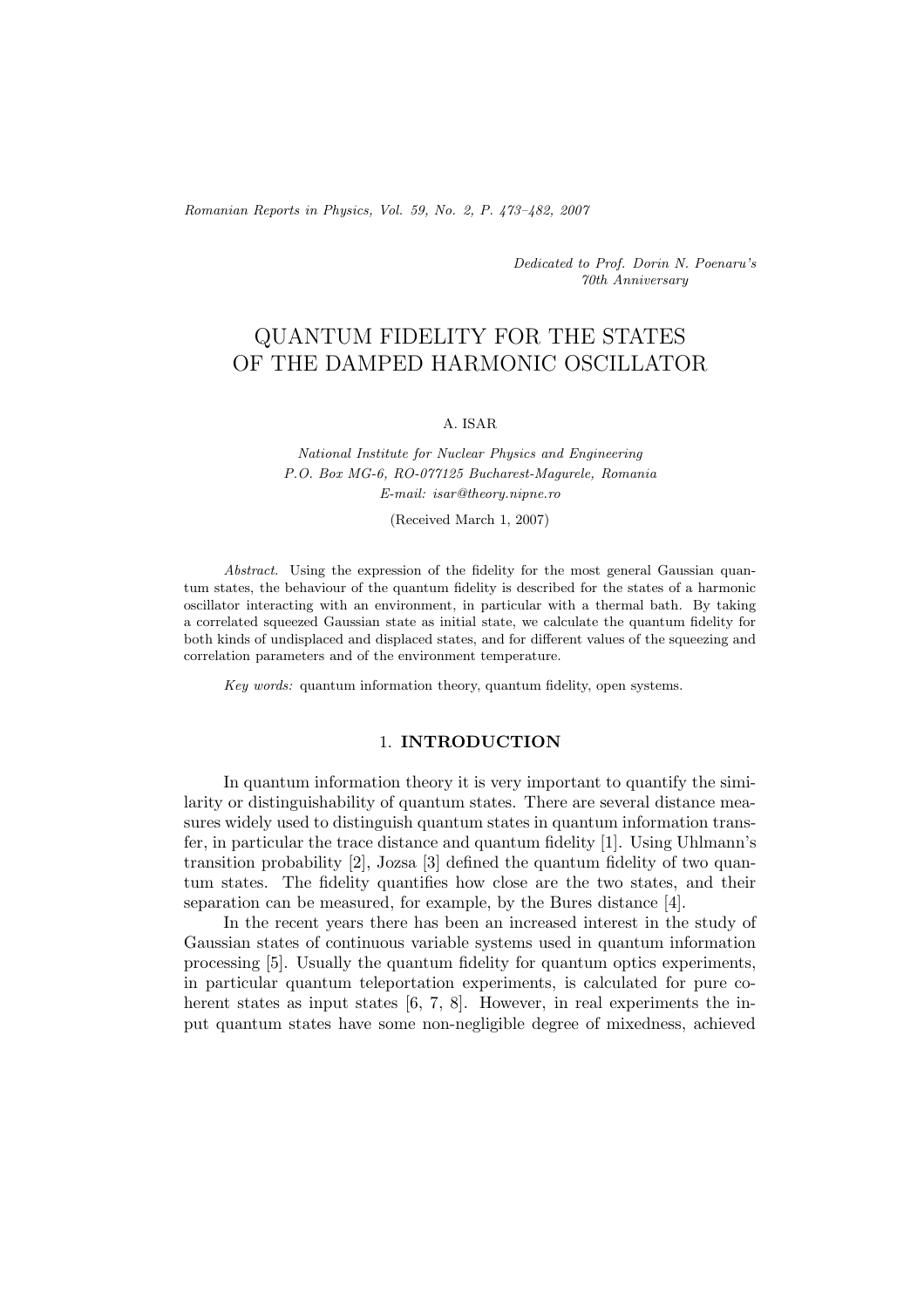mainly due to the decoherence phenomenon which takes place during the interaction of the system with its environment. In the framework of the theory of open systems based on quantum dynamical semigroups, we consider a system consisting of an one-dimensional harmonic oscillator interacting with an environment, in particular with a thermal bath. Our purpose is to study the influence of the environment on the time evolution of the quantum fidelity for Gaussian states of the considered system.

The structure of the paper is the following. In Section 2 we briefly review the basic formalism for the calculation of the quantum fidelity for a general pair of single-mode Gaussian states. The time evolution of the harmonic oscillator in the theory of open quantum systems is described in Section 3. By taking a correlated squeezed Gaussian state as initial state, the quantum fidelity of the initial state and an arbitrary time state of the considered system is calculated in Section 4. A summary is given in Section 5.

#### 2. **FIDELITY OF GAUSSIAN STATES**

For two quantum states, described by the density operators  $\rho_1$  and  $\rho_2$ , the fidelity  $F$  is defined as the Uhlmann's transition probability by [2]

$$
F(\rho_1, \rho_2) = [\text{Tr}(\sqrt{\rho_1} \rho_2 \sqrt{\rho_1})^{1/2}]^2.
$$
 (1)

The fidelity F is continuous with respect to  $\rho_1$  and  $\rho_2$  and it has the following natural properties as a measure of the closeness of the two states:

- (i)  $0 \leq F(\rho_1, \rho_2) \leq 1$  and  $F(\rho_1, \rho_2) = 1$  if and only if  $\rho_1 = \rho_2$ ;
- (ii)  $F(\rho_1, \rho_2) = F(\rho_2, \rho_1)$  (symmetry);
- (iii)  $F(\rho_1, \rho_2) = \langle \psi_1 | \rho_2 | \psi_1 \rangle$  if one of the states is pure i.e., when  $\rho_1 =$  $= |\psi_1\rangle \langle \psi_1|$ ;
- (iv)  $F(\rho_1, \rho_2)$  is invariant under a unitary transformation U on the state space — i.e.,  $F(U \rho_1 U^{\dagger}, U \rho_2 U^{\dagger}) = F(\rho_1, \rho_2)$ .

Gaussian states have positive definite Wigner functions which may be interpreted as probability distributions in phase space. A general single-mode Gaussian state  $\rho$  is completely characterized by its first and the second moments and can be represented by a correlated squeezed state [9] or by a squeezed and displaced thermal state [10].

The fidelity of two undisplaced thermal states was calculated in Ref. [11] and that of displaced thermal states in Ref. [12]. The fidelity of a large class of single-mode Gaussian states was obtained in Ref. [13].

The technical difficulty in calculating the fidelity comes from the square root of operators. For Gaussian states the difficulty is solved, since the characteristic function of the square root of a Gaussian state is also Gaussian. By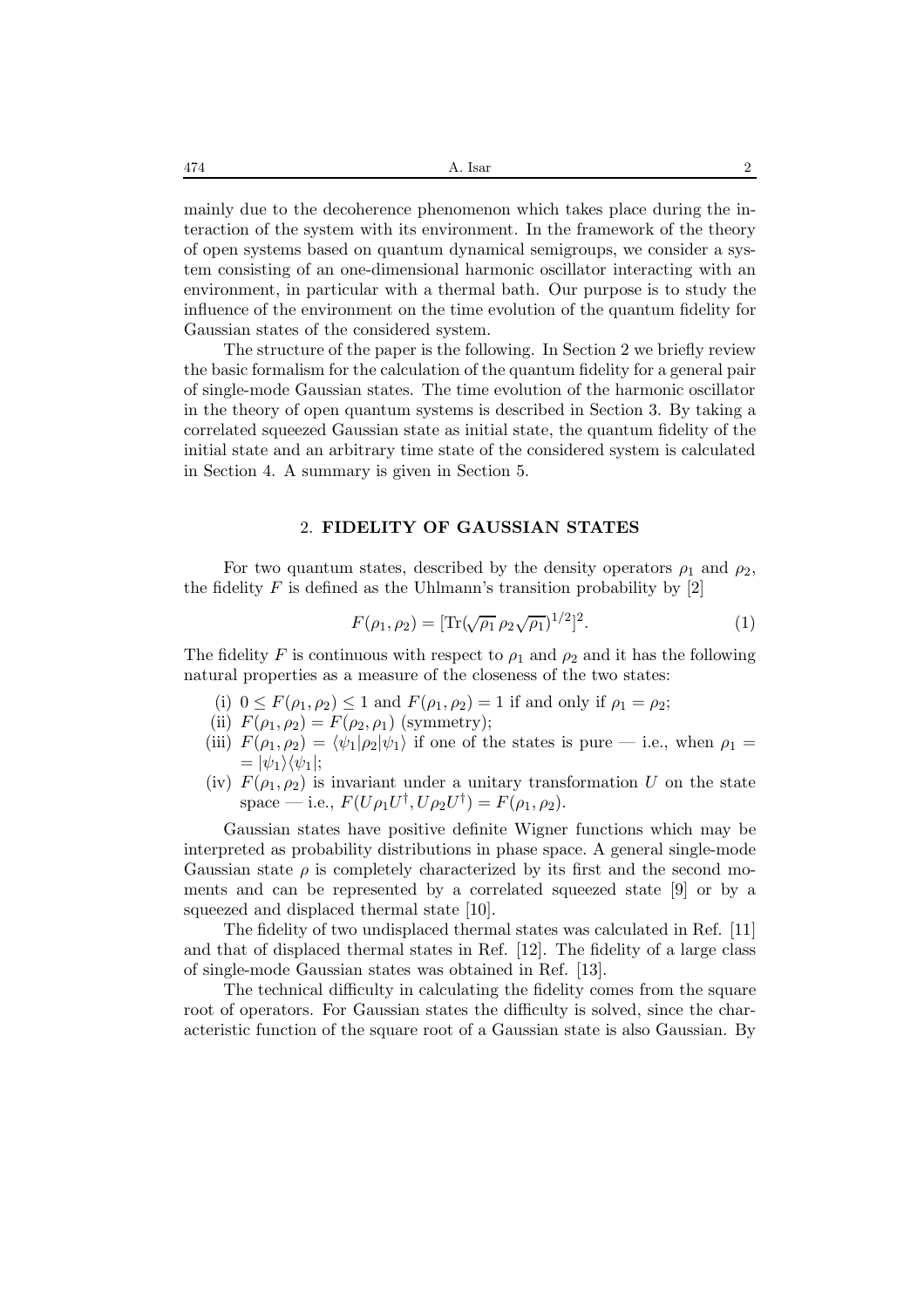$$
\langle x|\rho_1\rho_2|y\rangle = \int dz \langle x|\rho_1|z\rangle \langle z|\rho_2|y\rangle, \qquad (2)
$$

with

$$
\langle x|\rho|y\rangle = \exp[-(ax^2 + dy^2 + 2bxy) + lx + ky + g],\tag{3}
$$

it was obtained in Ref. [13] the quantum fidelity of a thermal (undisplaced and unsqueezed) state  $\rho_1$  and a displaced squeezed state  $\rho_2$ . Denoting the amplitude of  $\rho_2$  by the row vector  $\alpha \equiv \begin{pmatrix} \alpha_x \\ \alpha_y \end{pmatrix}$  $\alpha_y$ ) and introducing the matrices  $\mathbf{A}_i$ of the form

$$
\mathbf{A} = \begin{pmatrix} a_{qq} & a_{pq} \\ a_{pq} & a_{pp} \end{pmatrix}, \tag{4}
$$

whose elements are connected with the variances  $\sigma_{qq}$ ,  $\sigma_{pp}$  and covariance  $\sigma_{pq}$ of canonical position  $q$  and momentum  $p$  operators, respectively, through the relations  $a_{qq} = 2\sigma_{qq}, a_{pp} = 2\sigma_{pp}/\hbar^2, a_{pq} = 2\sigma_{pq}/\hbar$ , we have [13]

$$
F = \frac{2}{\sqrt{\Delta + \delta} - \sqrt{\delta}} \exp\left[-\alpha^T (\mathbf{A}_1 + \mathbf{A}_2)^{-1} \alpha\right],\tag{5}
$$

where

$$
\Delta = \det(\mathbf{A}_1 + \mathbf{A}_2), \quad \delta = (\det \mathbf{A}_1 - 1)(\det \mathbf{A}_2 - 1).
$$
 (6)

Using the property (iv) and denoting the mean amplitudes of  $\rho_1$  and respectively  $\rho_2$  by  $\alpha_i \equiv \begin{pmatrix} \alpha_{ix} \\ \alpha_{iy} \end{pmatrix}$   $(i = 1, 2)$ , we obtain a similar formula for the quantum fidelity of two general Gaussian quantum states:

$$
F = \frac{2}{\sqrt{\Delta + \delta} - \sqrt{\delta}} \exp\left[-\beta^T (\mathbf{A}_1 + \mathbf{A}_2)^{-1} \beta\right],\tag{7}
$$

where now  $\beta = \alpha_2 - \alpha_1$ .

If  $\rho_1$  is a pure state then det  $\mathbf{A}_1 = 1$  and the fidelity becomes

$$
F = \frac{1}{\sqrt{\det((\mathbf{A}_1 + \mathbf{A}_2)/2)}} \exp\left[-\beta^T (\mathbf{A}_1 + \mathbf{A}_2)^{-1} \beta\right]. \tag{8}
$$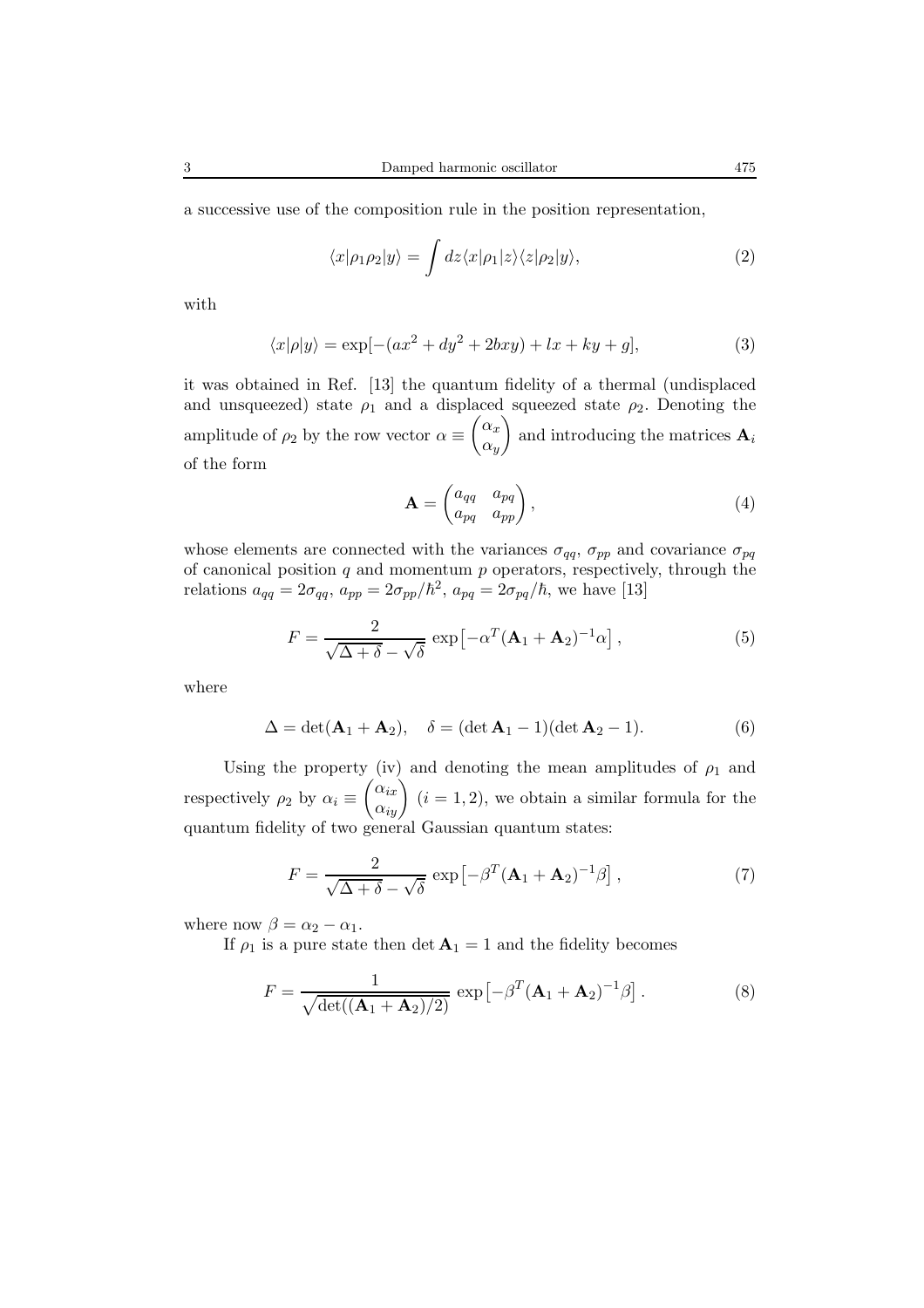## 3. **MASTER EQUATION FOR THE HARMONIC OSCILLATOR**

In the axiomatic formalism of introducing dissipation in quantum mechanics, based on quantum dynamical semigroups, the irreversible time evolution of the open system is described by the following general quantum Markovian master equation for the density operator  $\rho(t)$  [14]:

$$
\frac{d\rho(t)}{dt} = -\frac{i}{\hbar}[H,\rho(t)] + \frac{1}{2\hbar}\sum_{j} ([V_j\rho(t),V_j^{\dagger}] + [V_j,\rho(t)V_j^{\dagger}]).
$$
\n(9)

Here *H* is the Hamiltonian operator of the system and  $V_j$ ,  $V_j^{\dagger}$  are operators on the Hilbert space of the Hamiltonian, which model the environment. In the case of an exactly solvable model for the damped harmonic oscillator, the two possible operators  $V_1$  and  $V_2$  are taken as linear polynomials in coordinate q and momentum  $p$  [15, 16] and the harmonic oscillator Hamiltonian  $H$  is chosen of the most general quadratic form

$$
H = H_0 + \frac{\mu}{2}(qp + pq), \quad H_0 = \frac{1}{2m}p^2 + \frac{m\omega^2}{2}q^2.
$$
 (10)

With these choices the master equation  $(9)$  takes the following form:

$$
\frac{d\rho}{dt} = -\frac{i}{\hbar}[H_0, \rho] - \frac{i}{2\hbar}(\lambda + \mu)[q, \rho p + p\rho] + \frac{i}{2\hbar}(\lambda - \mu)[p, \rho q + q\rho] \n- \frac{D_{pp}}{\hbar^2}[q, [q, \rho]] - \frac{D_{qq}}{\hbar^2}[p, [p, \rho]] + \frac{D_{pq}}{\hbar^2}([q, [p, \rho]] + [p, [q, \rho]]). \tag{11}
$$

The quantum diffusion coefficients  $D_{pp}, D_{qq}, D_{pq}$  and the dissipation constant  $\lambda$  satisfy the following fundamental constraints:  $D_{pp} > 0, D_{qq} > 0$  and

$$
D_{pp}D_{qq} - D_{pq}^2 \ge \frac{\lambda^2 \hbar^2}{4}.
$$
 (12)

In the particular case when the asymptotic state is a Gibbs state  $\rho_G(\infty)$  =  $= e^{-\frac{H_0}{kT}}/\text{Tr}e^{-\frac{H_0}{kT}}$ , these coefficients have the form [15, 16]

$$
D_{pp} = \frac{\lambda + \mu}{2} \hbar m \omega \coth \frac{\hbar \omega}{2kT}, \quad D_{qq} = \frac{\lambda - \mu}{2} \frac{\hbar}{m \omega} \coth \frac{\hbar \omega}{2kT}, \quad D_{pq} = 0, \quad (13)
$$

where  $T$  is the temperature of the thermal bath. In this case, the fundamental constraints are satisfied only if  $\lambda > \mu$  and

$$
(\lambda^2 - \mu^2) \coth^2 \frac{\hbar \omega}{2kT} \ge \lambda^2.
$$
 (14)

The necessary and sufficient condition for translational invariance is  $\lambda =$  $= \mu$  [15, 16]. In the following general values  $\lambda \neq \mu$  will be considered. In this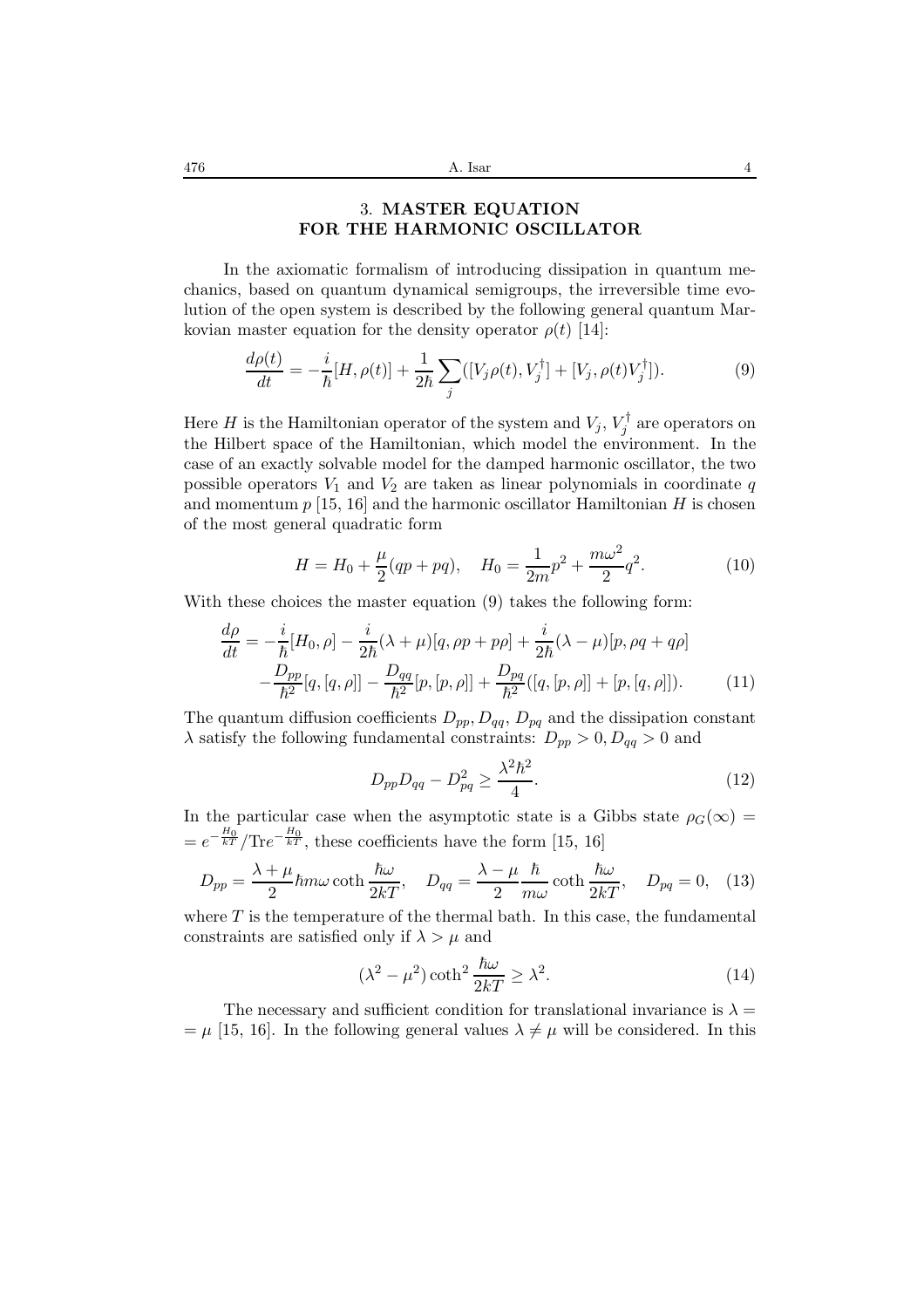way we violate translational invariance, but we keep the canonical thermal equilibrium state.

From the master equation (11) we obtain the following equations of motion for the expectation values  $\sigma_q$  and  $\sigma_p$  of coordinate and momentum:

$$
\frac{d\sigma_q(t)}{dt} = -(\lambda - \mu)\sigma_q(t) + \frac{1}{m}\sigma_p(t),\tag{15}
$$

$$
\frac{d\sigma_p(t)}{dt} = -m\omega^2 \sigma_q(t) - (\lambda + \mu)\sigma_p(t). \tag{16}
$$

In the underdamped case  $(\omega > \mu)$  considered in this paper, with the notation  $\Omega^2 \equiv \omega^2 - \mu^2$ , we obtain [15, 16]:

$$
\sigma_q(t) = e^{-\lambda t} \left( (\cos \Omega t + \frac{\mu}{\Omega} \sin \Omega t) \sigma_q(0) + \frac{1}{m\Omega} \sin \Omega t \sigma_p(0) \right), \tag{17}
$$

$$
\sigma_p(t) = e^{-\lambda t} \left( -\frac{m\omega^2}{\Omega} \sin \Omega t \sigma_q(0) + (\cos \Omega t - \frac{\mu}{\Omega} \sin \Omega t) \sigma_p(0) \right) \tag{18}
$$

and  $\sigma_q(\infty) = \sigma_p(\infty) = 0$ .

From the master equation (11) we can also obtain the equations of motion for the variances  $\sigma_{qq}$ ,  $\sigma_{pp}$  and covariance  $\sigma_{pq}$  of coordinate and momentum which are needed to calculate the uncertainty function:

$$
\frac{d\sigma_{qq}(t)}{dt} = -2(\lambda - \mu)\sigma_{qq}(t) + \frac{2}{m}\sigma_{pq}(t) + 2D_{qq},\tag{19}
$$

$$
\frac{d\sigma_{pp}}{dt} = -2(\lambda + \mu)\sigma_{pp}(t) - 2m\omega^2\sigma_{pq}(t) + 2D_{pp},\tag{20}
$$

$$
\frac{d\sigma_{pq}(t)}{dt} = -m\omega^2 \sigma_{qq}(t) + \frac{1}{m}\sigma_{pp}(t) - 2\lambda \sigma_{pq}(t) + 2D_{pq}.\tag{21}
$$

Introducing the notations

$$
X(t) = \begin{pmatrix} m\omega\sigma_{qq}(t) \\ \sigma_{pp}(t)/m\omega \\ \sigma_{pq}(t) \end{pmatrix}, \quad D = \begin{pmatrix} 2m\omega D_{qq} \\ 2D_{pp}/m\omega \\ 2D_{pq} \end{pmatrix},
$$
(22)

the solutions of these equations of motion can be written in the form [15, 16]

$$
X(t) = (Te^{Kt}T)(X(0) - X(\infty)) + X(\infty),
$$
\n(23)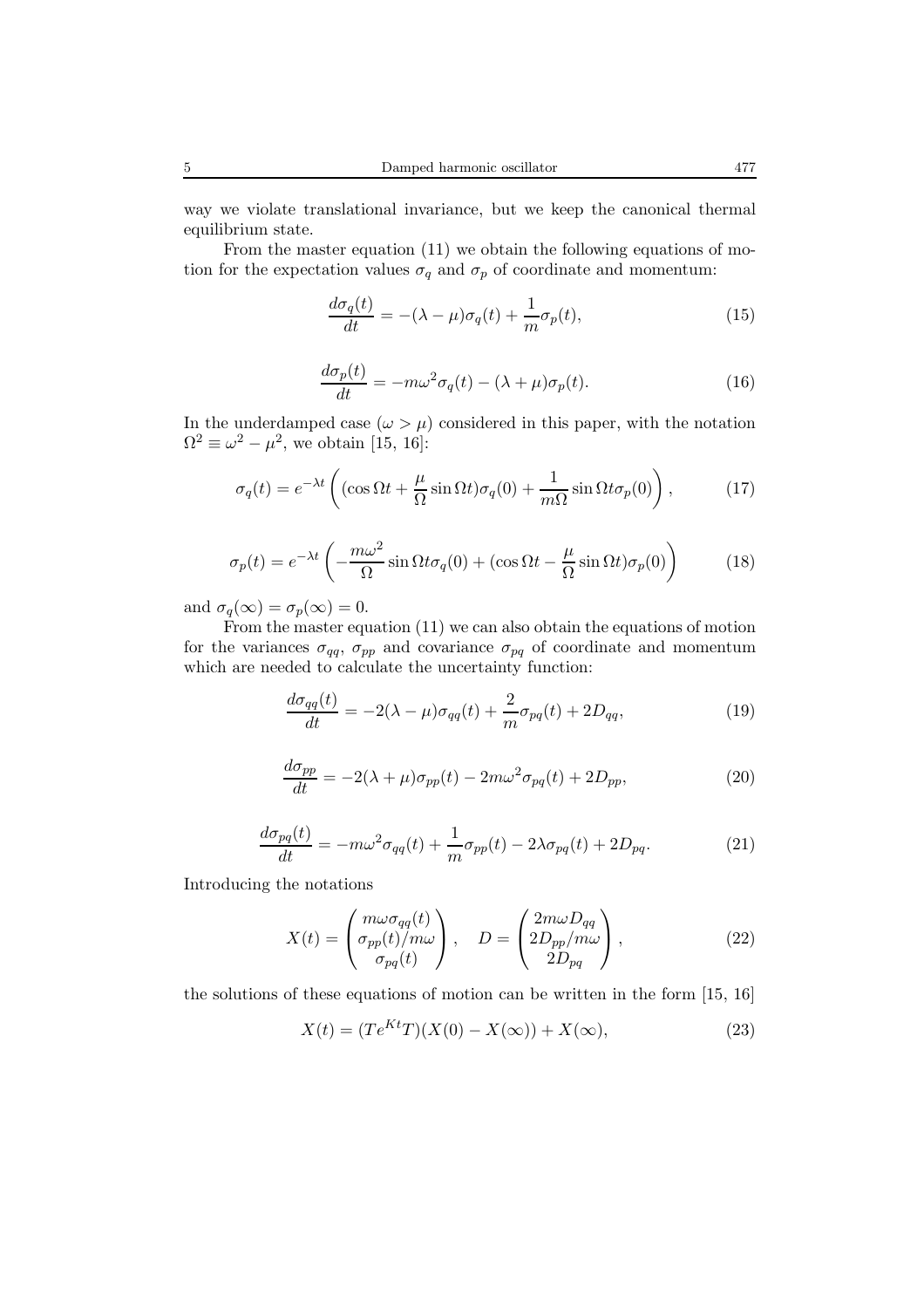where the matrices  $T$  and  $K$  are given by

$$
T = \frac{1}{2i\Omega} \begin{pmatrix} \mu + i\Omega & \mu - i\Omega & 2\omega \\ \mu - i\Omega & \mu + i\Omega & 2\omega \\ -\omega & -\omega & -2\mu \end{pmatrix},
$$

$$
K = \begin{pmatrix} -2(\lambda - i\Omega) & 0 & 0 \\ 0 & -2(\lambda + i\Omega) & 0 \\ 0 & 0 & -2\lambda \end{pmatrix}
$$
(24)

and

$$
X(\infty) = -(TK^{-1}T)D.
$$
\n(25)

Formula (25) gives a simple connection between the asymptotic values ( $t \to \infty$ ) of  $\sigma_{qq}(t)$ ,  $\sigma_{pp}(t)$ ,  $\sigma_{pq}(t)$  and the diffusion coefficients  $D_{pp}$ ,  $D_{qq}$ ,  $D_{pq}$ :

$$
\sigma_{qq}(\infty) = \frac{(m\omega)^2 (2\lambda(\lambda+\mu)+\omega^2)D_{qq} + \omega^2 D_{pp} + 2m\omega^2(\lambda+\mu)D_{pq}}{2(m\omega)^2 \lambda(\lambda^2+\omega^2-\mu^2)},\qquad(26)
$$

$$
\sigma_{pp}(\infty) = \frac{(m\omega^2)^2 D_{qq} + (2\lambda(\lambda - \mu) + \omega^2)D_{pp} - 2m\omega^2(\lambda - \mu)D_{pq}}{2\lambda(\lambda^2 + \omega^2 - \mu^2)},
$$
(27)

$$
\sigma_{pq}(\infty) = \frac{-(\lambda + \mu)(m\omega)^2 D_{qq} + (\lambda - \mu)D_{pp} + 2m(\lambda^2 - \mu^2)D_{pq}}{2m\lambda(\lambda^2 + \omega^2 - \mu^2)}.
$$
 (28)

These asymptotic values do not depend on the initial values  $\sigma_{qq}(0)$ ,  $\sigma_{pp}(0)$ ,  $\sigma_{pq}(0)$  and in the case of a thermal bath with coefficients (13), they reduce to [15, 16]

$$
\sigma_{qq}(\infty) = \frac{\hbar}{2m\omega} \coth \frac{\hbar \omega}{2kT}, \quad \sigma_{pp}(\infty) = \frac{\hbar m\omega}{2} \coth \frac{\hbar \omega}{2kT}, \quad \sigma_{pq}(\infty) = 0. \quad (29)
$$

In the considered underdamped case we have

$$
Te^{Kt}T = -\frac{e^{-2\lambda t}}{2\Omega^2} \begin{pmatrix} b_{11} & b_{12} & b_{13} \\ b_{21} & b_{22} & b_{23} \\ b_{31} & b_{32} & b_{33} \end{pmatrix},
$$
 (30)

where  $b_{ij}$ ,  $i, j = 1, 2, 3$  are time-dependent oscillating functions given by (3.78) in [15].

The relation (12) is a necessary condition for the generalized uncertainty inequality

$$
\sigma(t) \equiv \sigma_{qq}(t)\sigma_{pp}(t) - \sigma_{pq}^2(t) \ge \frac{\hbar^2}{4}
$$
\n(31)

to be fulfilled, where  $\sigma(t)$  is the Schrödinger generalized uncertainty function. The equality in relation (31) is realized for a special class of pure states, called correlated coherent states [9] or squeezed coherent states.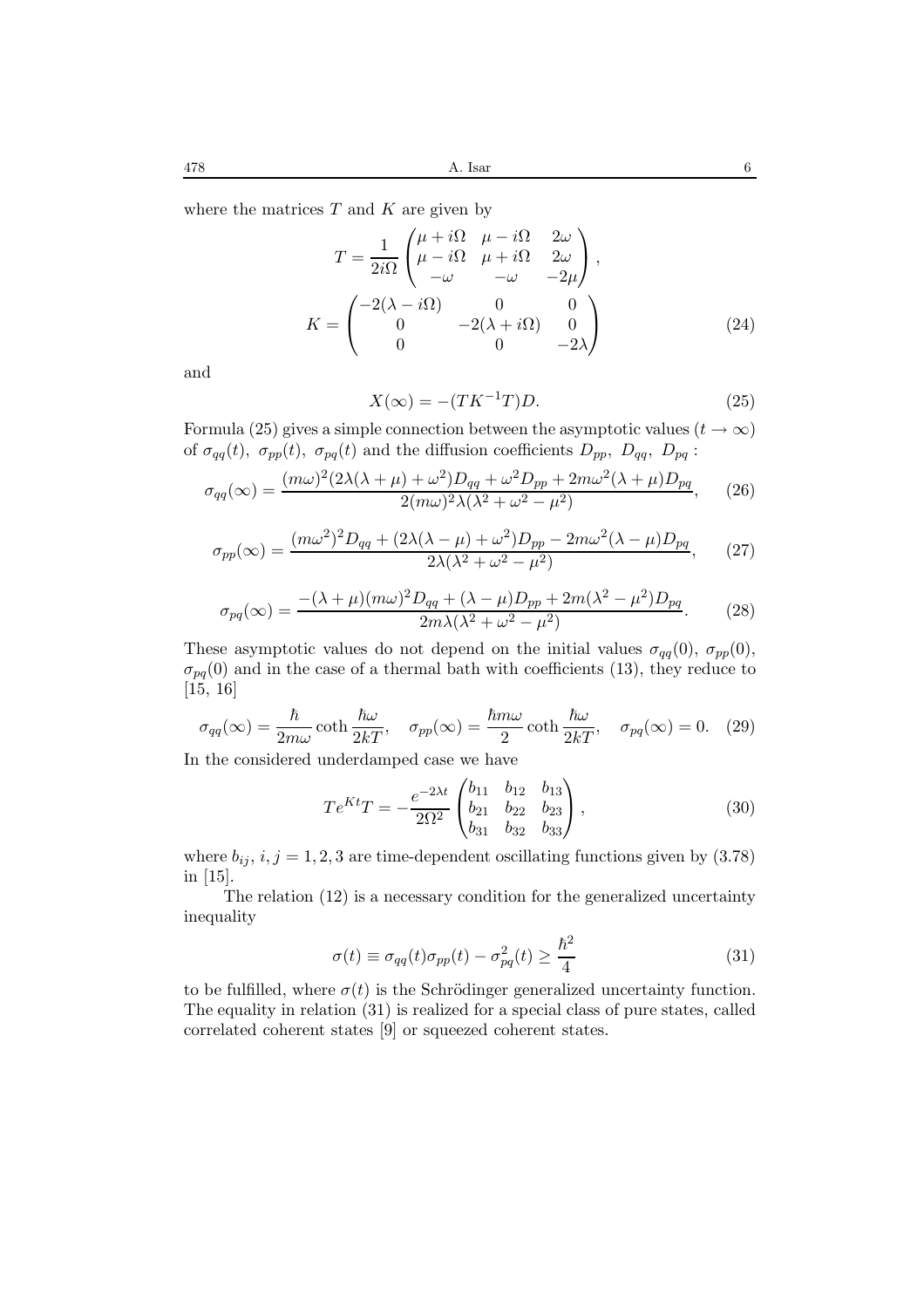#### 4. **CALCULATION OF QUANTUM FIDELITY**

We consider a harmonic oscillator with an initial Gaussian wave function

$$
\Psi(q) = \left(\frac{1}{2\pi\sigma_{qq}(0)}\right)^{\frac{1}{4}} \exp\left[-\frac{1}{4\sigma_{qq}(0)}\left(1 - \frac{2i}{\hbar}\sigma_{pq}(0)\right)(q - \sigma_q(0))^2 + \frac{i}{\hbar}\sigma_p(0)q\right],
$$
 (32)

where  $\sigma_{qq}(0)$  is the initial spread,  $\sigma_{pq}(0)$  the initial covariance, and  $\sigma_q(0)$  and  $\sigma_p(0)$  are the initial averaged position and momentum of the wave packet. The initial state (32) represents a correlated coherent state [9] with the variances and covariance of coordinate and momentum

$$
\sigma_{qq}(0) = \frac{\hbar \delta}{2m\omega}, \quad \sigma_{pp}(0) = \frac{\hbar m\omega}{2\delta(1 - r^2)}, \quad \sigma_{pq}(0) = \frac{\hbar r}{2\sqrt{1 - r^2}}.
$$
 (33)

Here,  $\delta$  is the squeezing parameter which measures the spread in the initial Gaussian packet and r, with  $|r| < 1$  is the correlation coefficient at time  $t = 0$ . The initial values (33) correspond to a minimum uncertainty state, since they fulfil the generalized uncertainty relation

$$
\sigma_{qq}(0)\sigma_{pp}(0) - \sigma_{pq}^2(0) = \frac{\hbar^2}{4}.
$$
\n(34)

For  $\delta = 1$  and  $r = 0$  the correlated coherent state becomes a Glauber coherent state.

The finite temperature Schrödinger generalized uncertainty function  $\sigma(t)$ , calculated in Ref. [17], has the expression

$$
\sigma(t) = \frac{\hbar^2}{4} \left\{ e^{-4\lambda t} \left[ 1 - \left( \delta + \frac{1}{\delta(1 - r^2)} \right) \coth \epsilon + \coth^2 \epsilon \right] + \right.
$$

$$
+ e^{-2\lambda t} \coth \epsilon \left[ \left( \delta + \frac{1}{\delta(1 - r^2)} - 2 \coth \epsilon \right) \frac{\omega^2 - \mu^2 \cos(2\Omega t)}{\Omega^2} + \left( \delta - \frac{1}{\delta(1 - r^2)} \right) \frac{\mu \sin(2\Omega t)}{\Omega} + \frac{2r\mu\omega(1 - \cos(2\Omega t))}{\Omega^2 \sqrt{1 - r^2}} \right] + \coth^2 \epsilon \right\}, \quad (35)
$$

where we have introduced the notation

$$
\epsilon \equiv \frac{\hbar \omega}{2kT}.\tag{36}
$$

We are interested to study the evolution of quantum fidelity when the initial state is pure and the system is in interaction with an environment. If the initial wave function is Gaussian, then the density matrix remains Gaussian for all times (with time-dependent parameters which determine its amplitude and spread) and centered along the trajectory, which is given by the solutions  $\sigma_q(t)$  and  $\sigma_p(t)$  of the dissipative equations of motion [18]. We take the initial Gaussian wave function (32) as pure state 1 with the corresponding matrix **A**<sub>1</sub> and the state at an arbitrary time t described by the density matrix  $\rho(t)$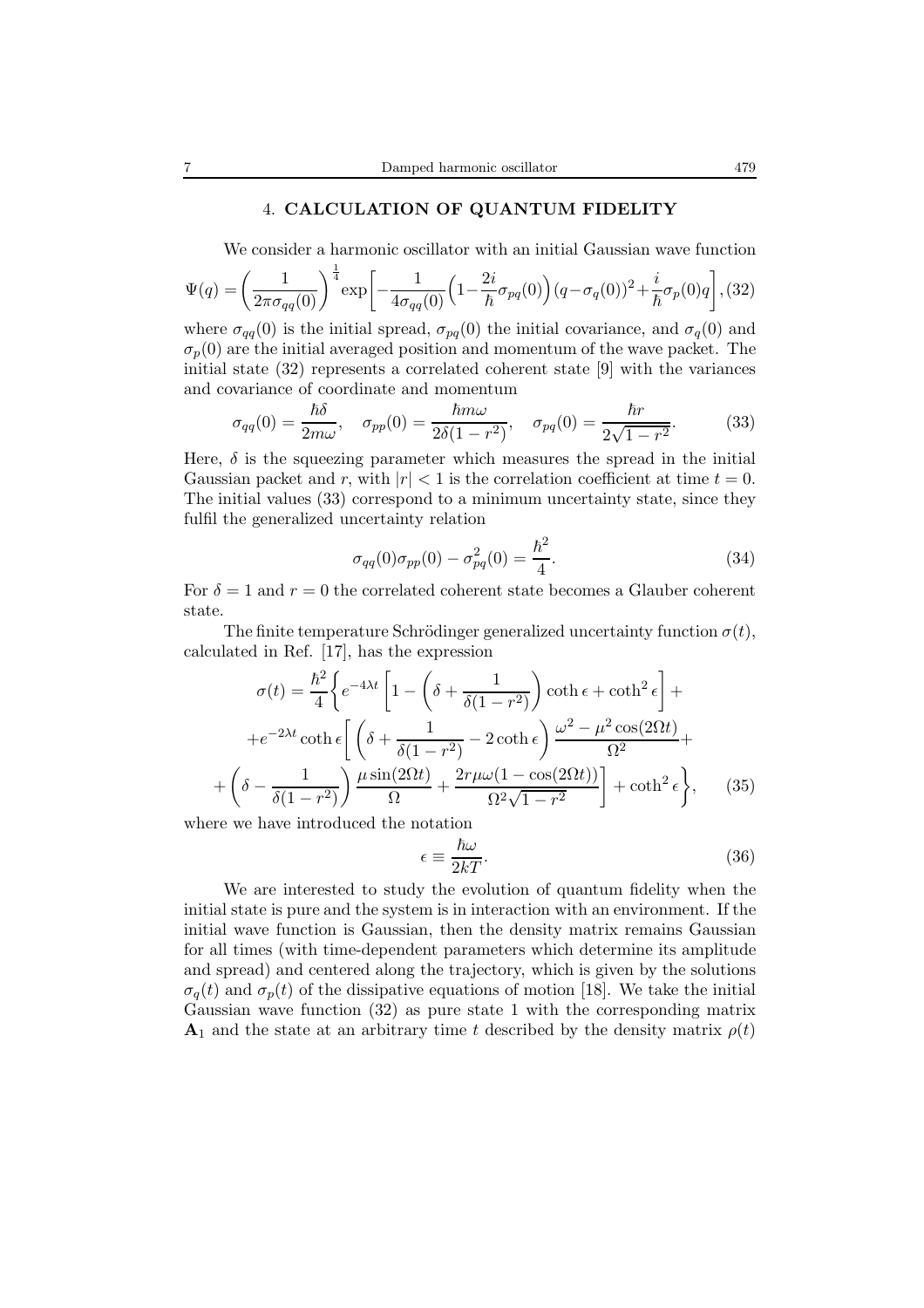as state 2 with the corresponding matrix  $\mathbf{A}_2$ . Then we can apply the formula for the quantum fidelity (8), where the matrices  $A_i$  (4) are given by

$$
\mathbf{A_1} = \begin{pmatrix} a_{qq}(0) & a_{pq}(0) \\ a_{pq}(0) & a_{pp}(0) \end{pmatrix}, \quad \mathbf{A_2} = \begin{pmatrix} a_{qq}(t) & a_{pq}(t) \\ a_{pq}(t) & a_{pp}(t) \end{pmatrix}.
$$
 (37)

We obtain

$$
\mathbf{A}_1 + \mathbf{A}_2 = 2 \begin{pmatrix} \sigma_{qq}(0) + \sigma_{qq}(t) & \frac{1}{\hbar} (\sigma_{pq}(0) + \sigma_{pq}(t)) \\ \frac{1}{\hbar} (\sigma_{pq}(0) + \sigma_{pq}(t)) & \frac{1}{\hbar^2} (\sigma_{pp}(0) + \sigma_{pp}(t)) \end{pmatrix}
$$
(38)

and

$$
\det \frac{\mathbf{A}_1 + \mathbf{A}_2}{2} = \frac{1}{\hbar^2} [\sigma(0) + \sigma(t) + \sigma_{qq}(0)\sigma_{pp}(t) + \sigma_{pp}(0)\sigma_{qq}(t) - 2\sigma_{pq}(0)\sigma_{pq}(t)].
$$
 (39)

In the case when the initial Gaussian wave function (32) is not displaced, then  $\alpha_1 = \alpha_2 = 0$  and the expression (8) simplifies:

$$
F = \frac{1}{\sqrt{\det((\mathbf{A}_1 + \mathbf{A}_2)/2)}}.\tag{40}
$$

Then we obtain

$$
F(t) = \frac{\hbar}{\sqrt{\sigma(0) + \sigma(t) + \sigma_{qq}(0)\sigma_{pp}(t) + \sigma_{pp}(0)\sigma_{qq}(t) - 2\sigma_{pq}(0)\sigma_{pq}(t)}}.
$$
(41)

Evidently the fidelity at the initial moment is  $F(0) = 1$  and for large times we get:

$$
F(t \to \infty) = \frac{2}{\sqrt{1 + \left(\delta + \frac{1}{\delta(1 - r^2)}\right) \coth \epsilon + \coth^2 \epsilon}}.
$$
 (42)

If  $r = 0$ , then expression (42) becomes:

$$
F(\infty) = \frac{2}{\sqrt{1 + \left(\delta + \frac{1}{\delta}\right) \coth \epsilon + \coth^2 \epsilon}}
$$
(43)

and for a coherent state  $(\delta = 1)$  we obtain:

$$
F(\infty) = \frac{2}{1 + \coth \epsilon}.\tag{44}
$$

When the temperature of the environment is  $T = 0$ , expression (43) becomes:

$$
F(\infty) = \frac{2\sqrt{\delta}}{\delta + 1},\tag{45}
$$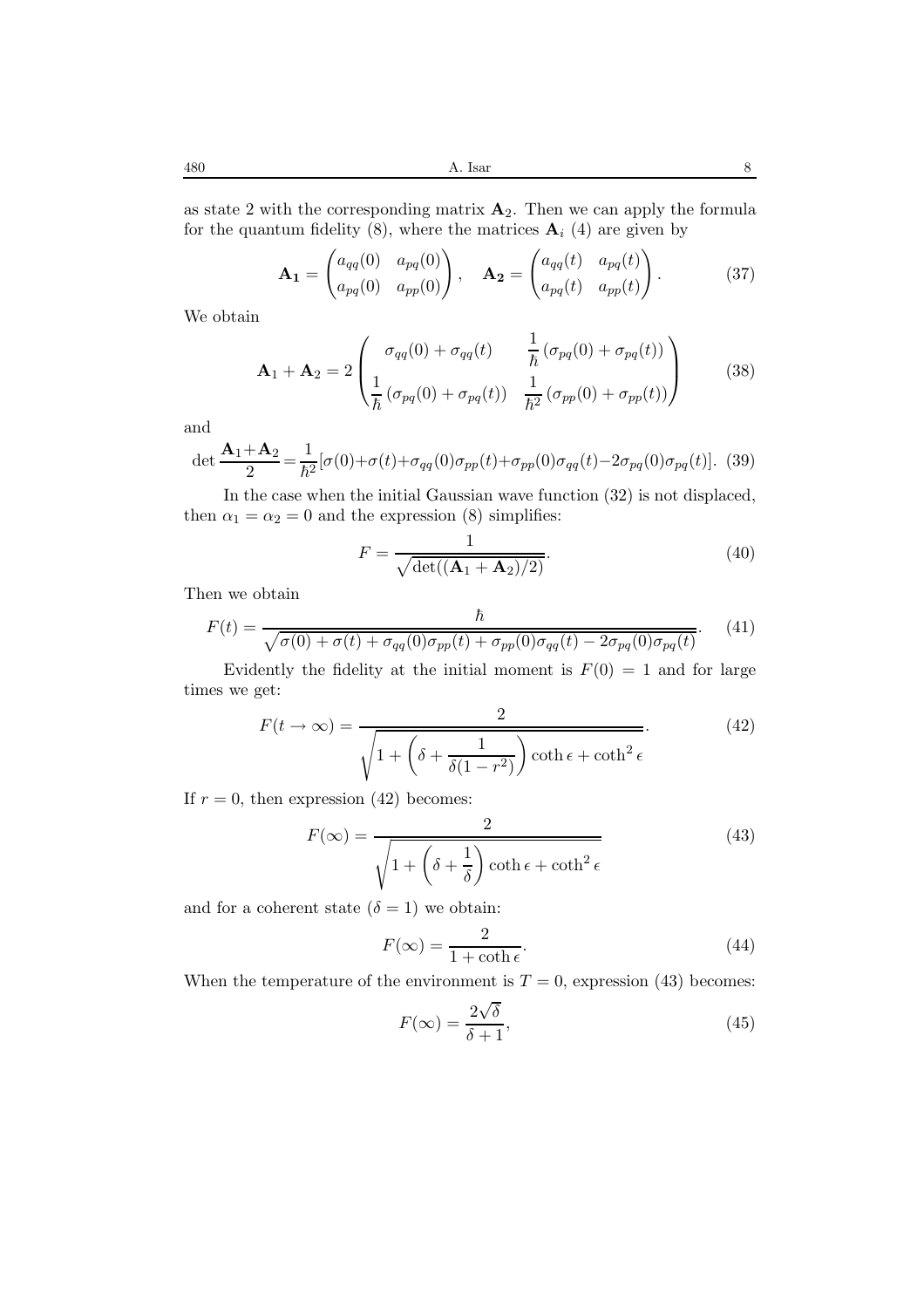We see that the asymptotic value of the quantum fidelity depends on the environment temperature and parameters of the initial state. This value is decreasing with increasing temperature and squeezing parameter.

In the case when the initial Gaussian wave function (32) is displaced, then in the previous expressions the exponential factor  $\exp(-E)$  of Eq. (8) is present, where E for large times  $(t \to \infty)$  has the form

$$
E(\infty) =
$$
\n
$$
= \frac{m\omega\sigma_q^2(0)\left(\frac{1}{\delta(1-r^2)} + \coth\epsilon\right) - 2\sigma_q(0)\sigma_p(0)\frac{r}{\sqrt{1-r^2}} + \sigma_p^2(0)\frac{\delta + \coth\epsilon}{m\omega}}{\hbar\left[1 + \left(\delta + \frac{1}{\delta(1-r^2)}\right)\coth\epsilon + \coth^2\epsilon\right]}.
$$
\n(46)

If  $r = 0$ , then the exponential factor becomes

$$
E(\infty) = \frac{m^2 \omega^2 \sigma_q^2(0) \left(\frac{1}{\delta} + \coth \epsilon\right) + \sigma_p^2(0) (\delta + \coth \epsilon)}{\hbar m \omega \left[1 + \left(\delta + \frac{1}{\delta}\right) \coth \epsilon + \coth^2 \epsilon\right]}
$$
(47)

and for a coherent state we obtain:

$$
E(\infty) = \frac{m^2 \omega^2 \sigma_q^2(0) + \sigma_p^2(0)}{\hbar m \omega (1 + \coth \epsilon)}.
$$
\n(48)

If, in addition, the temperature of the environment is  $T = 0$ , then the fidelity is given just by the exponential factor:

$$
F(\infty) = \exp\left(-\frac{m^2 \omega^2 \sigma_q^2(0) + \sigma_p^2(0)}{2\hbar m \omega}\right).
$$
 (49)

## 5. **SUMMARY**

Using the expression of the fidelity for the most general Gaussian quantum states, we have investigated the behaviour of the quantum fidelity for the states of a harmonic oscillator interacting with an environment, in particular with a thermal bath. The time evolution of the considered system was described in the framework of the theory of open systems based on quantum dynamical semigroups. By taking a correlated squeezed Gaussian state as initial state, we calculated the quantum fidelity for both kinds of undisplaced